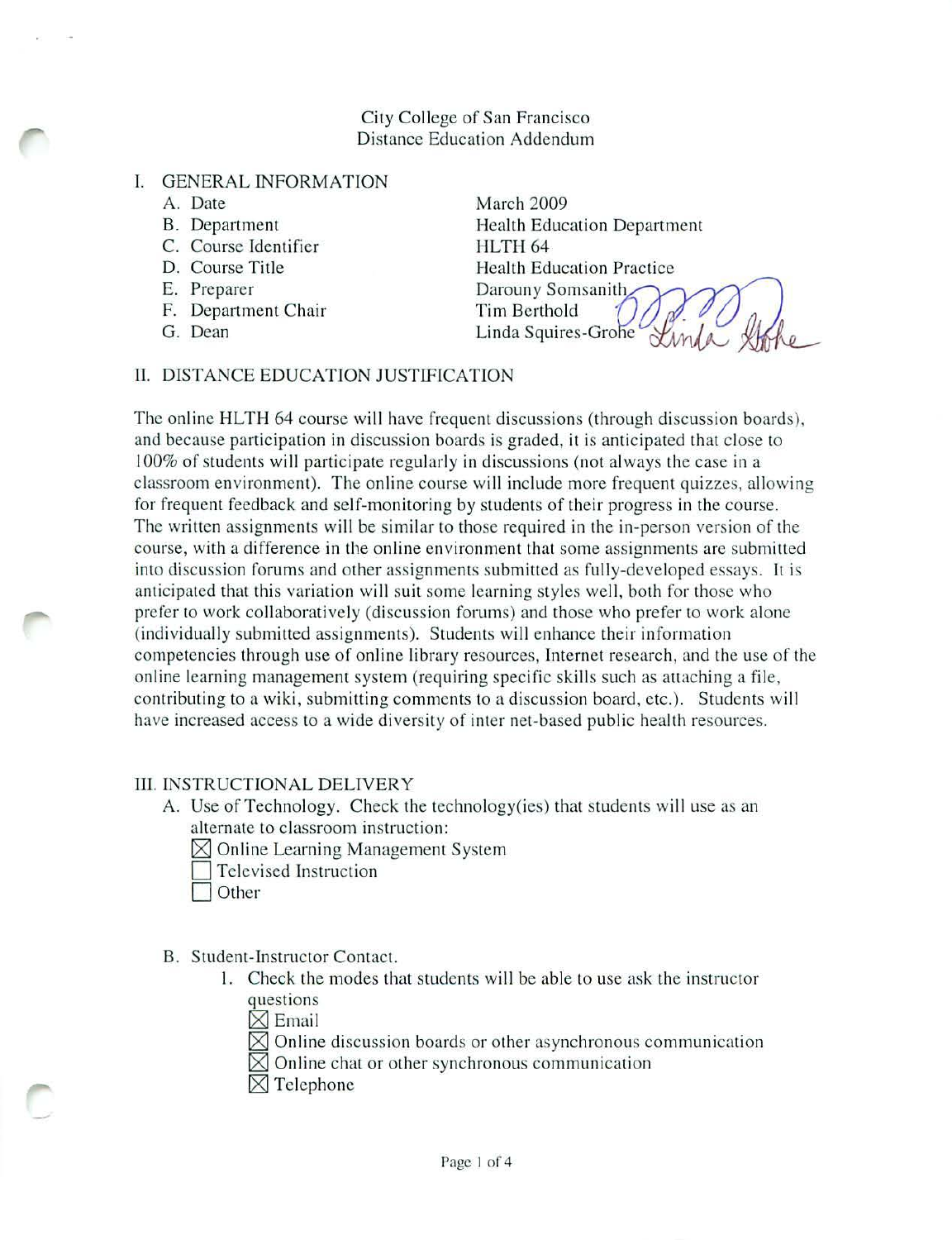|               | $\boxtimes$ Face to face meetings |
|---------------|-----------------------------------|
| $\Box$ Other: |                                   |

- 2. Check the modes the instructor will use to prompt for student contact  $[$\boxtimes$  Email
	- $\boxtimes$  Online discussion boards or other asynchronous communication
	- $\boxtimes$  Online chat or other synchronous communication
	- $\Box$  Telephone
	- $\boxtimes$  Face to face meetings
	- Other:

(~

3. Please provide details on I and 2 above. Be sure to include the frequency of student-instructor contact.

Due to the hybrid nature of this course,  $\frac{1}{2}$  of the course will be delivered face to face and the other  $\frac{1}{2}$  will be delivered on-line using CCSF's Insight. Face to face meetings will happen every other week (vice versa with online courses). Student may contact the instructor by one of four options on a weekly basis: coming down to the instructor's office hour on campus for a face to face conversation, arrange to talk via phone, e-mail, or chat online synchronously.

The instructor will check e-mails and Insight discussion forums a minimum of three times a week.

# IV. INSTRUCTIONAL METHODOLOGY

## A. Assignments

Assignments will consist of individual and group presentations done face to face with instructor and the whole class during weeks that the class meets in person. There will also be assignments done and turned in via the Insight interface, such as discussion forums on related course topics and readings, as well as uploading presentation outlines and other written assignments via Insight's Assignment options.

Below are some assignments (as described within the Course Outline) and how Insight will be used to incorporate these activities.

1. Group discussions on current and historical health education on issues such as: "What are the cultural, political, and economic implications of health education programs?", "What does research say about health education and promotion?", and "How does funding of health education and prevention programs impact current health disparities in the U.S.?" [Activities done in class and online through Insight discussion forums.]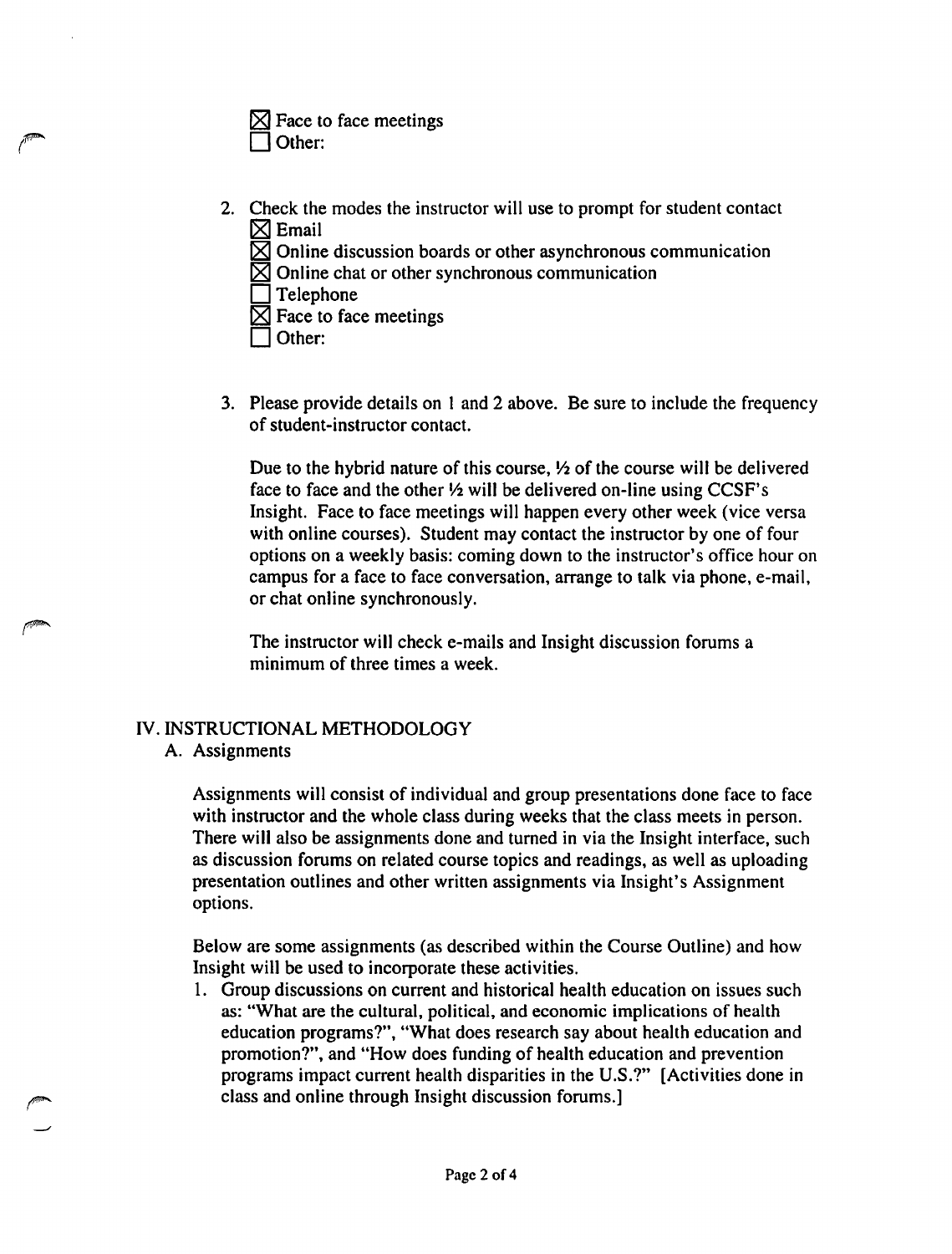- 2. Out of class assignments such as individual and group projects which compare and evaluate local health education resources, programs and campaigns in areas such as:
	- a) Internet health education and promotion site
	- b) Public space social marketing campaigns such as bus shelters
	- c) Programs of local community based organizations

[Activities done through Insight discussion forums, in class group work, and paper turned in by uploading through Insight.]

- 3. Individual, in-class, oral presentations on health topics [Activity done in class.]
- B. Evaluation and Modes

Written assignments turned in through Insight and discussion forums on Insight will be given feedback using Insight's grading tools. In class presentation done by students will be assessed using hard copy paper.

Below are the evaluations for the course (as described within the Course Outline) and how Insight will be used.

- 1. Participation in class discussions, presentations, and group work. [Evaluation done in person via hard copy paper.]
- 2. Individual or group projects such as analysis of outcome evaluation data for health education programs. [Paper to be evaluated by instructor after student uploads finished assignment using Insight.]
- 3. Written assignments related to class work in areas such as the impact of health disparities on health education, the role of the health educator, and analysis of case studies. [Assignments to be evaluated by instructor after student upload finished assignments using Insight.]
- 4. An oral health education final presentation utilizing the criteria developed in class. [Outline uploaded onto Insight for evaluation and final presentation to be evaluated by instructor in person.]
- C. Articulation

 $\boxtimes$  This course does not articulate with any courses at a four-year school  $\Box$  This course articulates with one or more courses at a four-year school. The department has discussed the impact of a distance education mode with the Articulation Officer.

D. Distance Evaluation Integrity

Instructor will evaluate the integrity of the distance learning process by checking in with students during face to face sessions and via Insight discussion forums.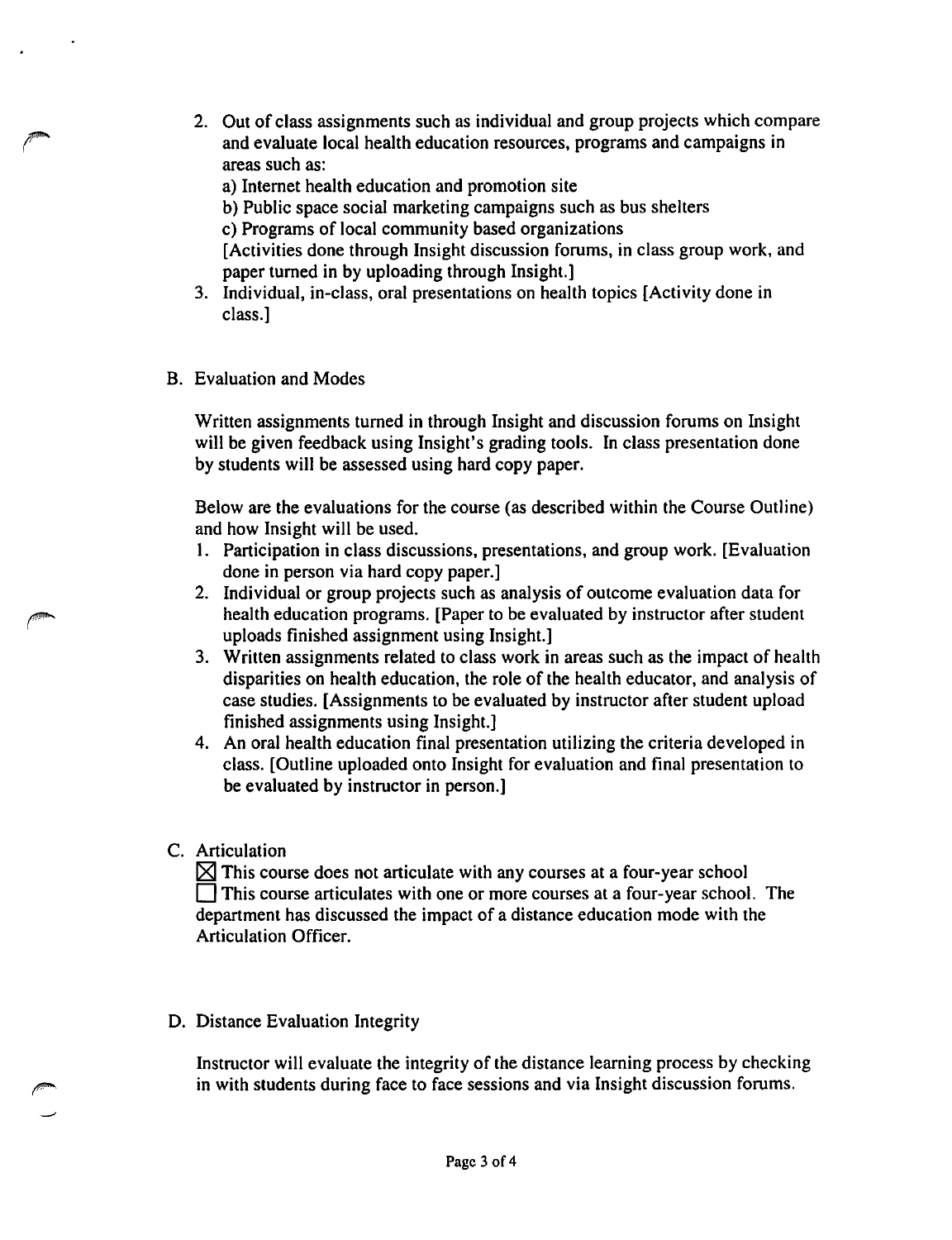Technical questions and instructions to access Insight will also be given during the first week class.

- E. Textbook and other Instructional Materials
	- 1. Textbooks such as *Health Education: Tools of the Trade*, Society for Public Health Education, Washington D.C. 2005.
	- 2. Course reader to include articles and resources on health education such as *Freirian Praxis in Health Education: research resultsform an adolescent prevention program,* Health Education Research, Vo1.9, no. I, 1994.Instructor developed materials such as case studies and other group activities.
	- 3. Internet based resources, including data from leading public health agencies such as the Centers for Disease Control and Prevention and the World Health Organization.
	- 4. Presentations and handouts from Guest Speakers who are experts in the field of health education such as speakers from the San Francisco Department of Public Health

Adjusting, as necessary, based on the online or hybrid nature of the course.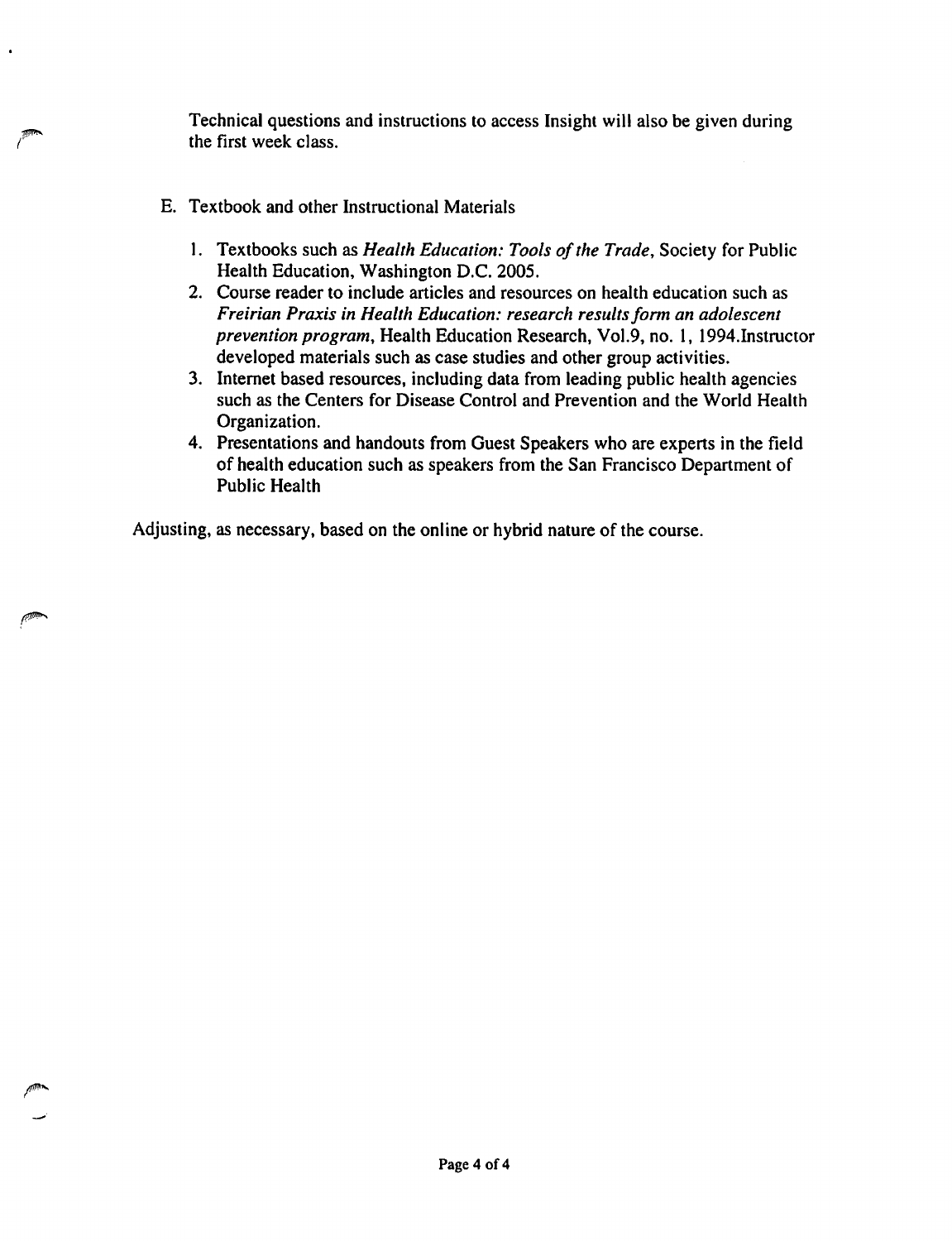## City College of San Francisco Course Outline of Record

#### I. **GENERAL DESCRIPTION**

A. Date

**II.**

- B. Department
- C. Course Number
- D. Course Title
- E. Course Outline Prepared By Joani Marinoff and Alma Ay
- F. Department Chairperson
- G. Department/Division Dean
- Tim Berthold Linda Squires-Grohe

HLTH 64

December 2006

Health Education Practic

Health Education and Community Health Studies

- 
- **COURSE SPECIFICS** A. Hours B. Units C. Prerequisite(s) Corequisite (s) Advisor (y/ies) D. Course Justification: E. Field Trip(s) F. Method of Grading G. Repeatability 3 lecture 3 None None None Health Education practices form the foundation of community based public health strategies and interventions. This course is a requirement for completion of the Community Health Worker and HIV*IS*TI Prevention Education certificates. No Letter  $\theta$

## **III. CATALOG DESCRIPTION**

An introduction to the principles of health education including basic theories, practices, and participatory methods with a focus on meeting the diverse needs of communities and adult learners. Application of skills and management strategies covering topic such as: HIV/AIDS, drug and alcohol use, chronic disease, and violence.

## **IV. MAJOR LEARNING OUTCOMES**

Upon completion of the course students will be able to:

- A. Assess the major components of health education.
- B. Analyze the relationship between the health of the environment or community and the health of the individual.
- C. Analyze health education theories currently used in health education programs.
- D. Consider the components of cultural diversity and social identity in the development of appropriate health education materials and programming.
- E. Select and organize appropriate components of successful health education programming as appropriate to a specific group or community audience.
- F. Summarize the importance of evaluation and identify the types of evaluation used in health education programs.

CCSF Health Education and Community Health Studies Department, HLTH 64 Health Education Practice, December 2006, Page 1 of 4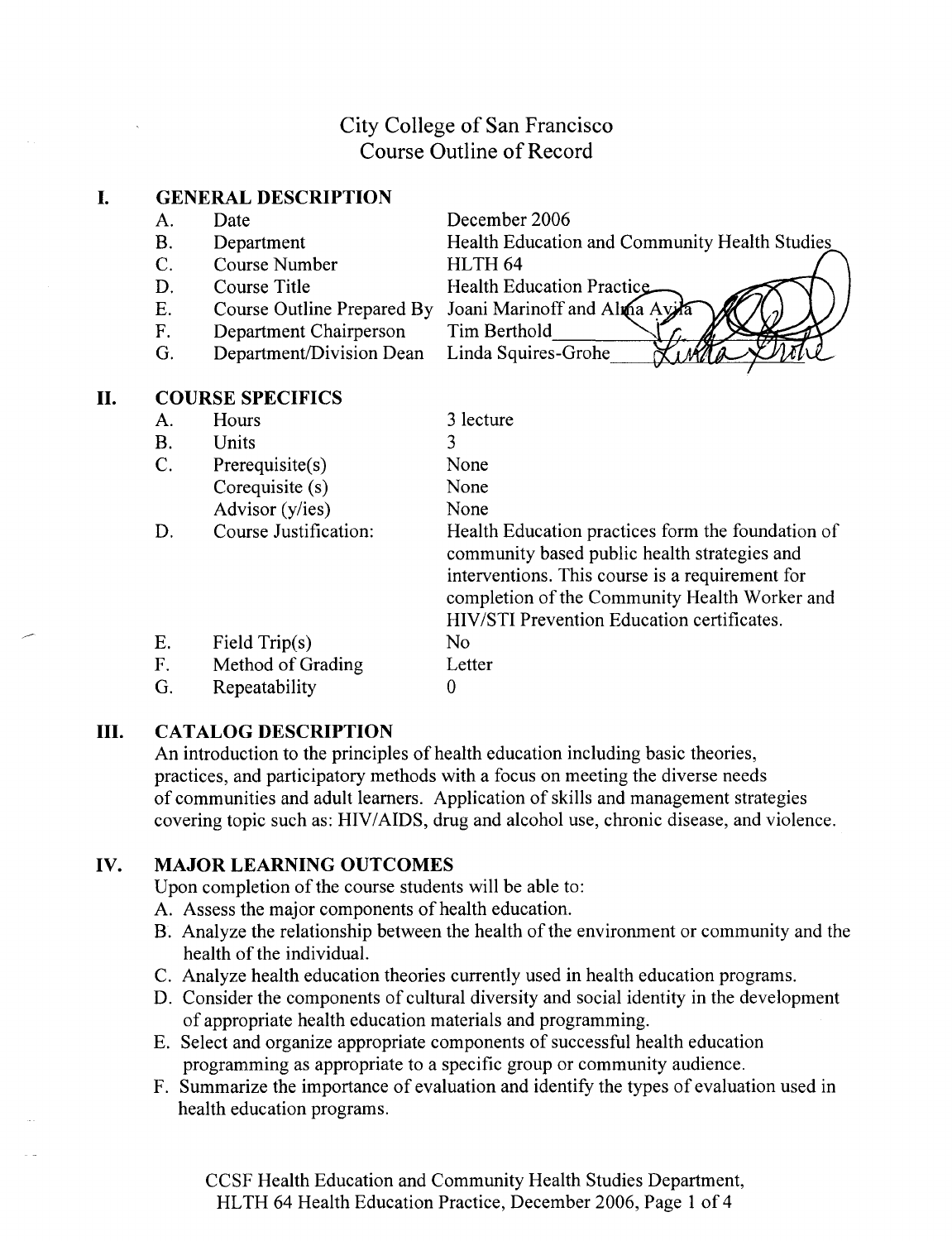# City College of San Francisco

G. Appraise the importance of creating and maintaining both social and professional networks in order to facilitate professional growth and on the job support.

## **V. COURSE CONTENT**

- A. Health Education
	- 1. Definitions
	- 2. Role of theory in Health Education
- B. Health Education and diversity
	- 1. Importance of cultural and social identity in Health Education
	- 2. Health disparities
	- 3. Effective communication with diverse populations
	- 4. Providing educational programs and materials that reflect understanding of diversity.
- C. Health Education theories
	- 1. Critical Thinking
	- 2. Adult Learning Theory a. Styles of learning
		- b. Popular Education
	- 3. Review of Health Education theories such as:
		- a. Stages of Change
		- b. Health Belief model
		- c. Diffusion of Innovation
		- d. Social Networks
		- e. Empowerment
- D. Skills for participatory health education
	- 1. Leadership
		- a. Leadership styles
		- b. Qualities of leadership
		- c. Finding your own path
	- 2. Communication skills
		- a. Active listening skills
		- b. Verbal and non-verbal communication
		- c. Compassion vs. judgment
	- 3. Group facilitation skills
		- a. Group dynamics and stages
		- b. Using the group for brainstorming, feedback, and support
	- 4. Presentation skills
		- a. Setting
		- b. Language and tone
		- c. Utilizing visual materials
		- d. Interactive components
		- e. Putting popular education into practice
	- 5. Community organizing
		- a. Services vs. prevention and social change

CCSF Health Education and Community Health Studies Department, HLTH 64 Health Education Practice, December 2006, Page 2 of 4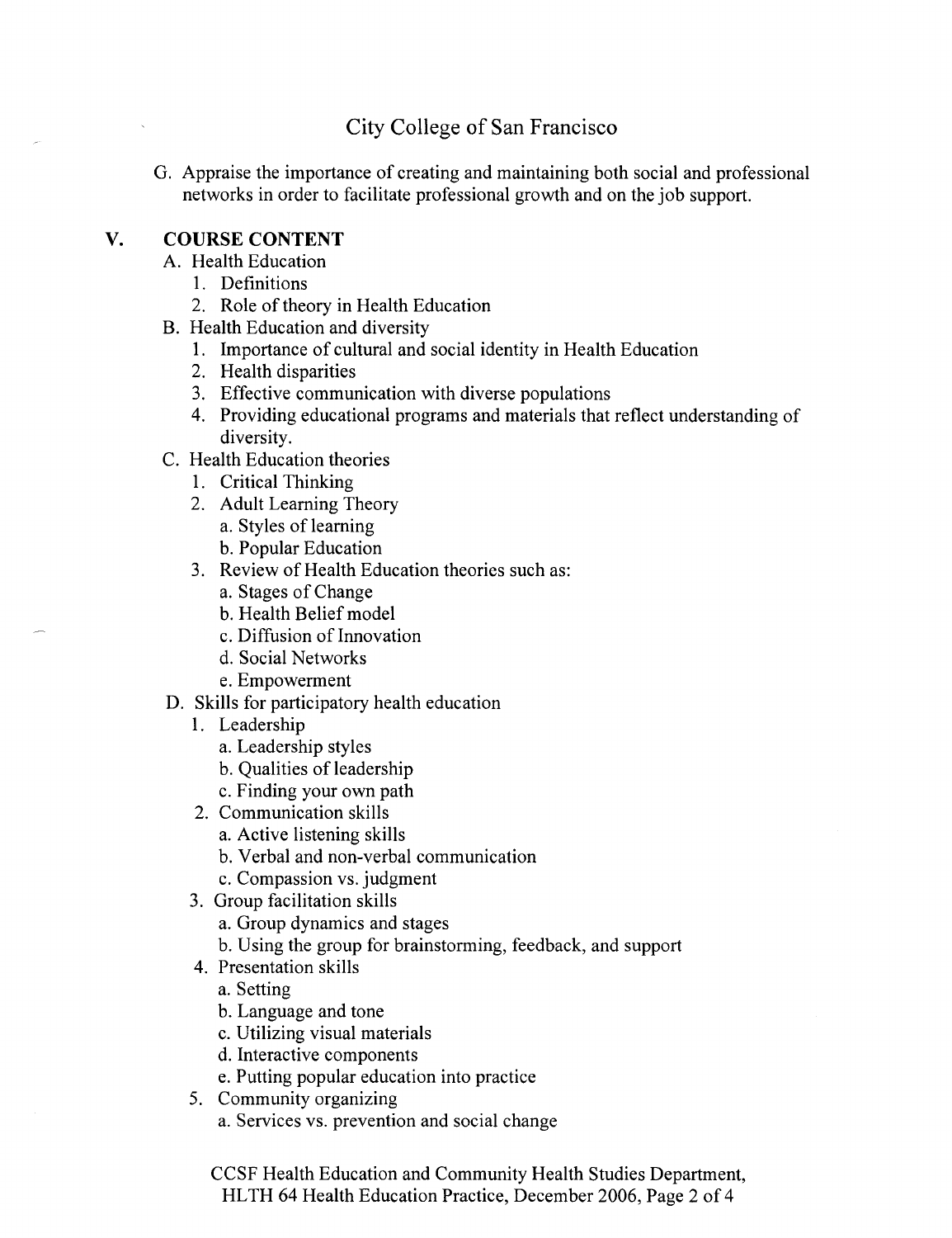## City College of San Francisco

- b. Strategies
- c. Effective uses
- 6. Evaluation
	- a. Community based formative evaluation or assessment
	- b. Process evaluation
	- c. Outcome evaluation
- E. Principles of team work in a health education setting
	- 1. Effective components of teambuilding
	- 2. Roles and responsibilities
	- 3. Characteristics of a strong working team
	- 4. Development of group work agreements
	- 5. Decision making
	- 6. Setting appropriate goals
	- 7. Implementation of work plan
	- 8. Conflict management
- F. Health educational materials development
	- 1. Assessment of current resources and needs
	- 2. Language and literacy considerations
	- 3. Mediums
		- a. Written materials
		- b. Audio-Visual materials
		- c. Theatre and role play
		- d. Simulations and other activities
- G. Health Educator Self Care
	- 1. Self assessment of stress  $&$  resources for support
	- 2. Review of methods for self care
		- a. Maintaining healthy social and professional networks
		- b. Stress management strategies

#### **VI. INSTRUCTIONAL METHODOLOGY**

- A. Assignments
	- 1. Group discussions on current and historical health education issues such as: "What are the cultural, political, and economic implications of health education programs?", "What does research say about the impact of health education and promotion?", "How does funding of health education and prevention programs impact current health disparities in the U.S.?
	- 2. Out-of-class assignments such as individual and group projects which compare and evaluate local health education resources, programs and campaigns in areas such as:
		- a. Internet heath education and promotion sites
		- b. Public space social marketing campaigns such as bus shelters.
		- c. Programs of local community-based organizations
	- 3. Individual, in-class, oral presentations on health topics.

CCSF Health Education and Community Health Studies Department, HLTH 64 Health Education Practice, December 2006, Page 3 of 4